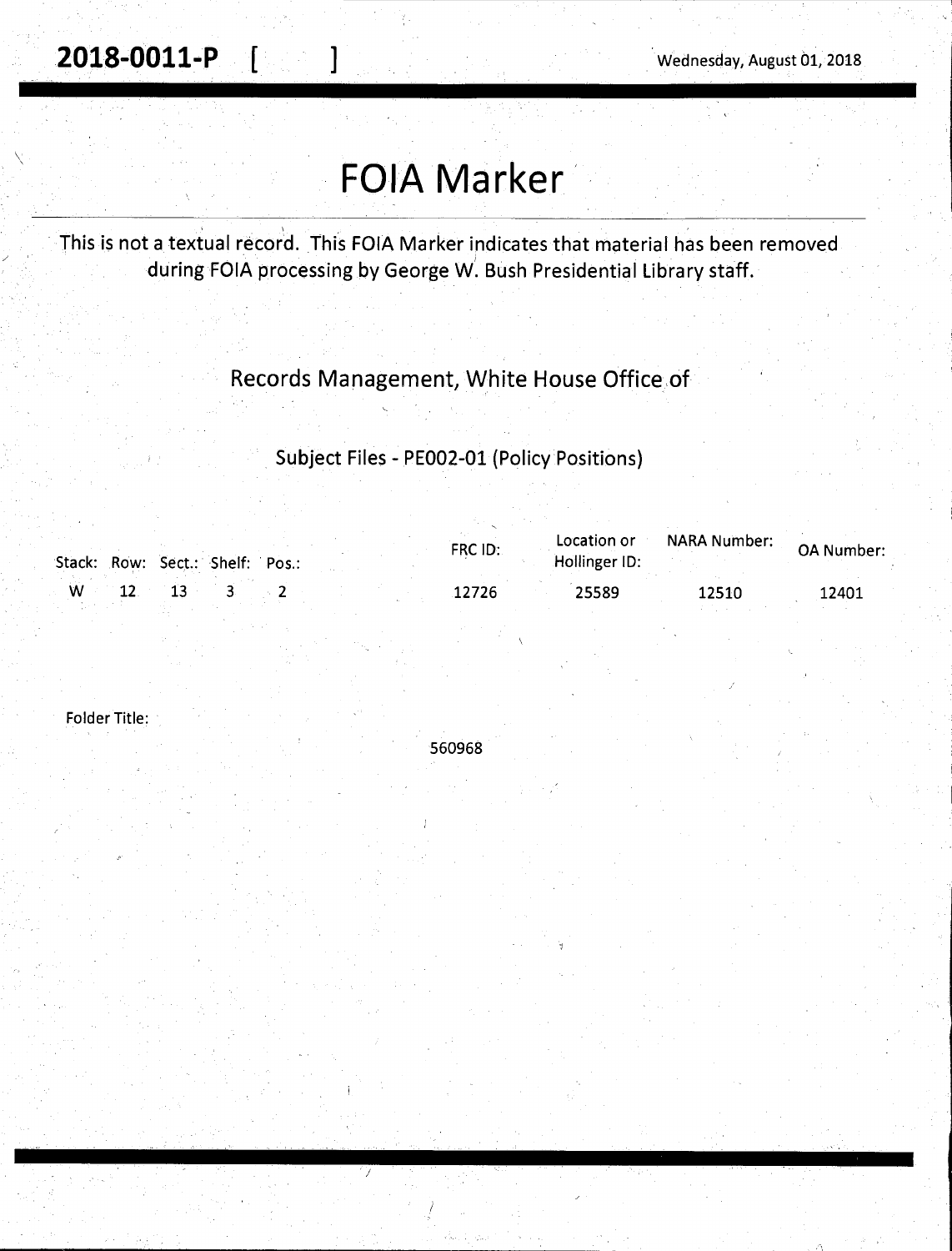# **Withdrawn/Redacted Material**  The George,W. Bush Library

| <b>DOCUMENT FORM</b><br>NO. |                      | <b>SUBJECT/TITLE</b>                                       | <b>PAGES</b> | <b>DATE</b> | <b>RESTRÍCTION(S)</b> |
|-----------------------------|----------------------|------------------------------------------------------------|--------------|-------------|-----------------------|
| 001                         | Memorandum           | Judicial Selection - To: POTUS - From: Alberto<br>Gonzales |              | 06/02/2003  | Transferred           |
| 002                         | Information<br>Sheet | Roger W. Titus                                             |              | N.D.        | P6/b6;                |
| 003                         | Report               | Roger W. Titus                                             |              | N.D.        | $\cdot$ P5;           |
| .004                        | Information<br>Sheet | Roger W. Titus [page 1]                                    |              | N.D.        | P6/b6;                |
| 005                         | Report               | Roger W. Titus                                             |              | N.D.        | P5:                   |

COLLECTION TITLE: Records Management, White House Office of SERIES: Subject Files - PE002-01 (Policy Positions) . FOLDER TITLE: 560968

FRCID: 12726

Presidential Records Act - [44 U.S.C. 2204(a))

- Pl National Security Classified Information [(a)(1) of the PRA]
- P2 Relating to the appointment to Federal office  $[(a)(2)$  of the PRA]
- P3 Release would violate a Federal statute [(a)(3) of the PRA)
- P4 Release would disclose trade secrets or confidential commercial or financial information [(a)(4) of the PRA)
- PS Release would disclose confidential advice between the President and his advisors, or between such advisors [a)(S) of the PRA]
- P6 Release would constitute a clearly unwarranted invasion of personal privacy  $[(a)(6)$  of the PRA]
- PRM. Personal record misfile defined in accordance with 44 U.S.C. 2201(3).

Deed of Gift Restrictions

- A. Closed by Executive Order 13526 governing access to national security information.
- B. Closed by statute or by the agency which originated the document. C. Closed in accordance with restrictions contained in donor's deed of gift.

#### RESTRICTION CODES

Freedom of Information Act - [5 U.S.C. 552(b)]

- b(l) National security classified information [(b)(l) of the FOIA) b(2) Release would disclose internal personnel rules and practices of
- an agency [(b)(2) of the FOIAJ
- $b(3)$  Release would violate a Federal statute  $[(b)(3)$  of the FOIA]
- b(4) Release would disclose trade secrets or confidential or financial information  $[(b)(4)$  of the FOIA]
- b(6) Release would constitute a clearly unwarranted invasion of personal privacy [(b)(6) of the FOIA]
- b(7) Release would disclose information compiled for law enforcement purposes [(b)(7) of the FOIA]
- $b(8)$  Release would disclose information concerning the regulation of financial institutions  $[(b)(8)$  of the FOIA]
- b(9) Release would disclose geological or geophysical information concerning wells  $[(b)(9)$  of the FOIA]

Records Not Subject to FOIA

Court Sealed - The document is withheld under a court seal and is not subject to the Freedom of Information Act.

./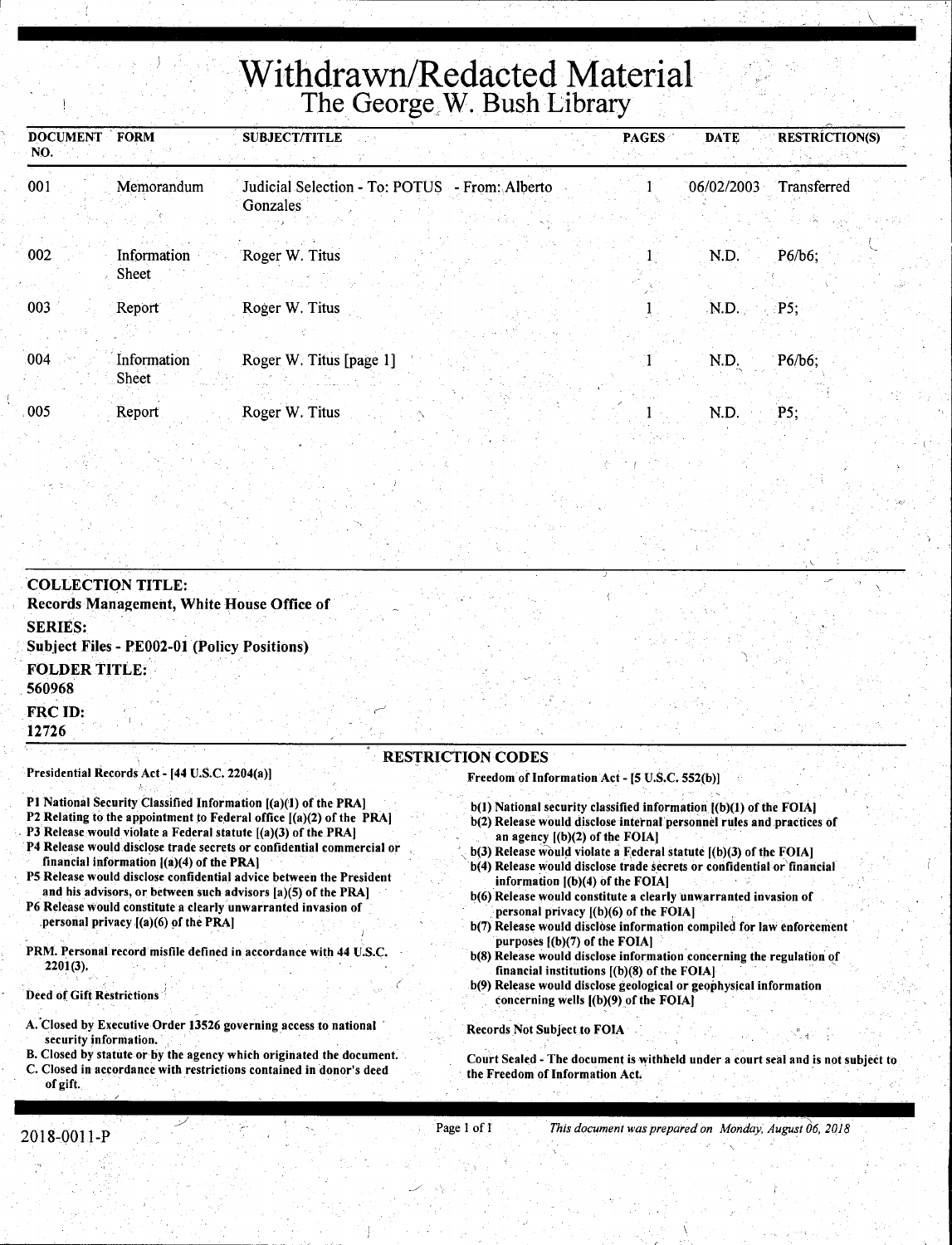22 809005

Peoo2-01

**109 JUN 2 PM2:57** 

June 2, 2003

### MEMORANDUM FOR HARRIET MIERS

ALBERTO R. GONZALES  $\alpha$ FROM:

SUBJECT: **JUDICIAL SELECTION** 

The White House Judicial Selection Committee and I recommend that the President approve for possible nomination Roger W. Titus to be United States District Judge for the District of Maryland. He is well qualified for the federal bench.

Roger W. Titus is a highly respected trial and appellate attorney in Maryland who has been President of the State Bar Association. His record and interview demonstrate that he will be a solid and experienced federal judge. We do not expect any confirmation difficulties.

> THE PRESIDENT HAS SEEN  $6 - 3 - 03$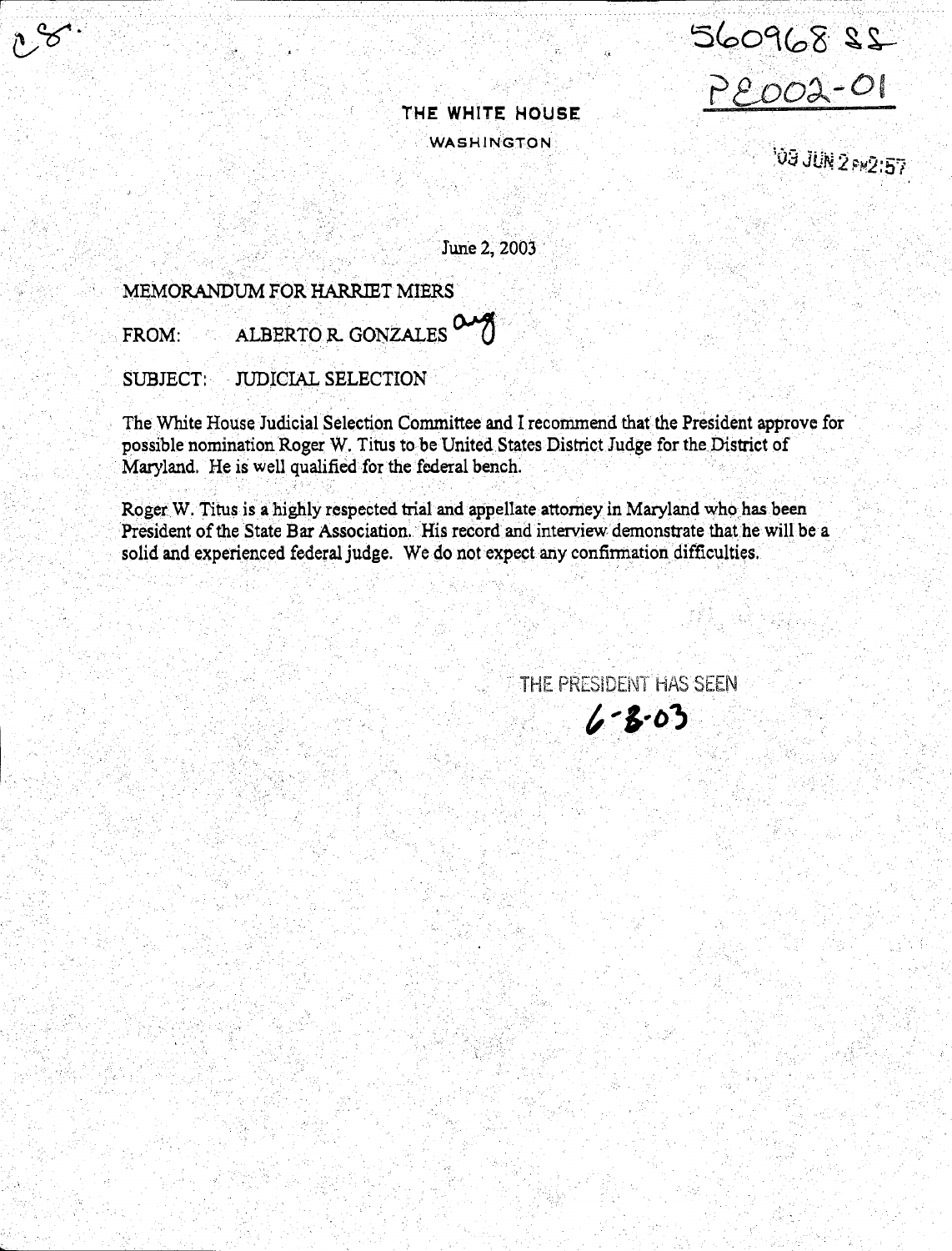### June 2, 2003

### MEMORANDUM FOR THE PRESIDENT

FROM: ALBERTO R. GONZALES

SUBJECT: JUDICIAL SELECTION

The White House Judicial Selection Committee and I recommend that you approve for possible nomination to the Senate the following individual:

Roger W. Titus, of Maryland, to be United States District Judge for the District of Maryland, vice Marvin J. Garbis.

Upon your approval all necessary clearances will be initiated. An announcement of intention to nominate will be made as soon as the clearances have been obtained. Nomination to the Senate will be forwarded immediately following the announcement.

المستخطية بالمركز تقديم .<br>المستخطية بالمركز تقديم .

*<sup>r</sup>*• . , .i ~.., ,} .

APPROVE:

DISAPPROVE:

 $\sim$   $\sim$  servation Copy - George W. Bush Handwriting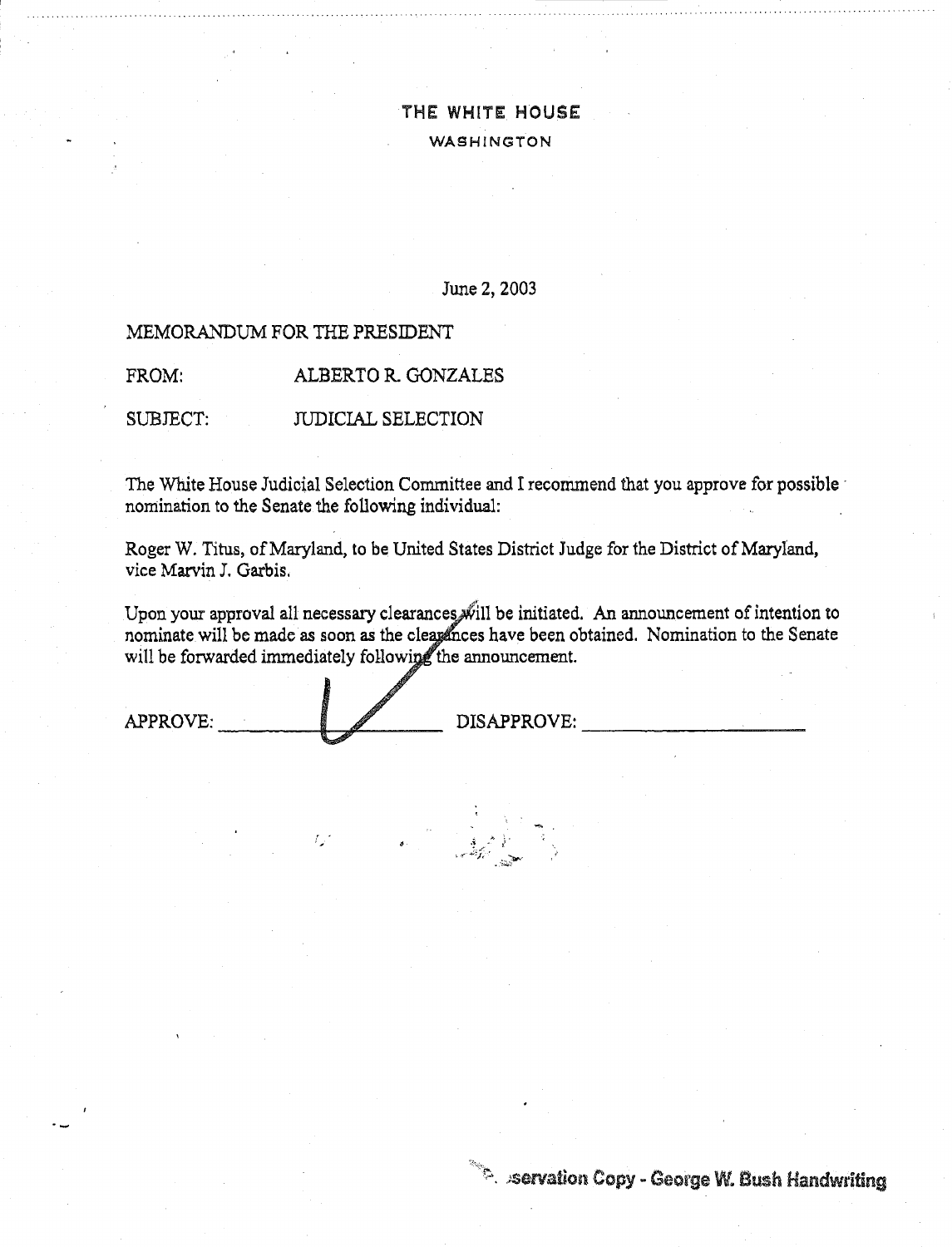PREPARED BY: Brett Kavanaugh NAME: Roger W. Titus **NAME & STATE:** Roger Warren Titus of Maryland POSITION: Judge of the District of Maryland TYPE: (bold one) **PAS** PÅ **SBS** FT PT TERM: LIFE VICE: Marvin J. Garbis **GENDER:** DOB: M  $(b)(6)$ **BIRTHPLACE:** PARTY: SSN: Washington, D.C. **ETHNIC HERITAGE:** Angio American RACE: **White** CHILDREN: Three (Paula, Richard, & Mark) **SPOUSE: Catherine Titus VOTING CITY, STATE (in ROME** Bethesda, MD Maryland 2000) **STATE CURRENT HOME CURRENT** Partner-in-Charge. ADDRESS: POSITION AND **Venable LLP**  $(b)(6)$ **WORK ADDRESS: Montgomery Office** Suite 500, One Church Street. P.O. Box 1906. Rockville, MD 20850-4129 **WORK PHONE:** (301) 217-5600 **HOME PHONE:**  $(b)(6)$ Century of Service **EDUCATION:** Georgetown **AWARDS:** Award. Bar Association of **University Law** Center, J.D., 1966. Montgomery County, 1999. **Johns Hopkins** Leadership in Law University, B.A., 1963. Award, The Daily Record, 2001. PREVIOUS POSITIONS Partner. **MILITARY SERVICE:** None. Venable LLP HELD: 1988-present. Adjunct Professor, **Georgetown University Law** Center, 1972-78. City Attorney, Rockville, MD, 1970-82. Special Assistant, Maryland State Board of Law **Examiners, 1969-72.** Partner, Titus & Glasgow 1968-88 **Assistant City** Attorney, Rockville, MD, 1966-70. PREVIOUS PRESIDENTIAL None. **APPOINTMENTS:**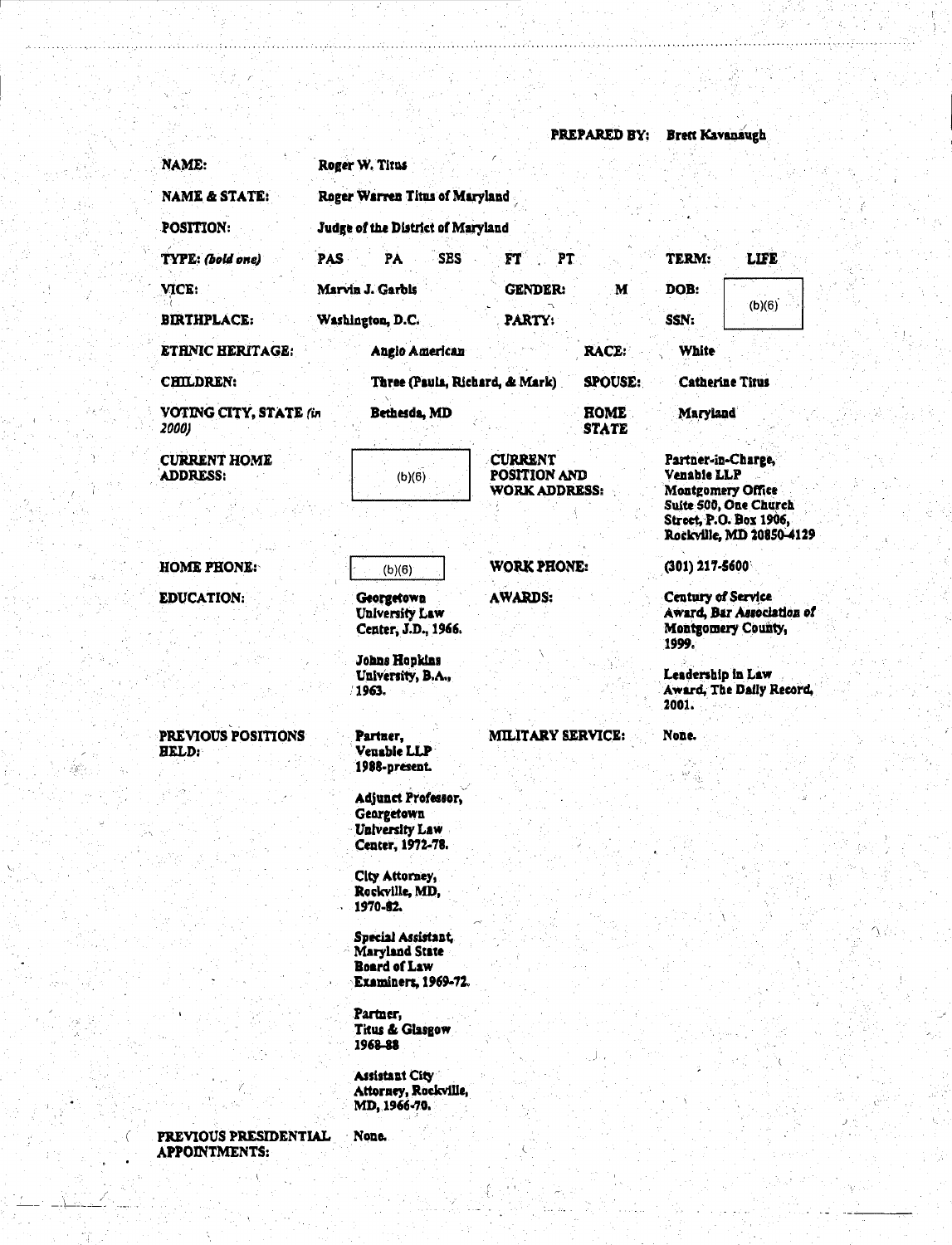# **Withdrawal Marker** The George W. Bush Library

| <b>FORM</b><br><b>SUBJECT/TITLE</b> |  | DATE:<br><b>PAGES</b> | <b>RESTRICTION(S)</b> |
|-------------------------------------|--|-----------------------|-----------------------|
|                                     |  |                       |                       |
| $R$ ocer $W$ Titus<br>Renort        |  | . N I J               | אח                    |

# This marker identifies the original location of the withdrawn item listed above. For a complete list of items withdrawn from this folder, see the Withdrawal/Redaction Sheet at the front of the folder.

| <b>COLLECTION:</b>                                            |  |  |                               |  |
|---------------------------------------------------------------|--|--|-------------------------------|--|
| Records Management, White House Office of                     |  |  |                               |  |
| <b>SERIES:</b><br>Subject Files - PE002-01 (Policy Positions) |  |  |                               |  |
| <b>FOLDER TITLE:</b><br>560968                                |  |  |                               |  |
| FRC ID:<br>12726                                              |  |  | <b>FOIA IDs and Segments:</b> |  |
| OA Num.:<br>12401                                             |  |  | 2018-0011-P                   |  |
| <b>NARA Num.:</b><br>12510                                    |  |  |                               |  |

#### **RESTRICTION CODES** Presidential Records Act - [44 U.S.C. 2204(a)]

P1 National Security Classified Information [(a)(1) of the PRA]

- P2 Relating to the appointment to Federal office [(a)(2) of the PRA]
- P3 Release would violate a Federal statute [(a)(3) of the PRA]
- P4 Release would disclose trade secrets or confidential commercial or financial information [(a)(4) of the PRA]
- P5 Release would disclose confidential advice between the President and his advisors, or between such advisors [a)(5) of the PRA]
- P6 Release would constitute a clearly unwarranted invasion of personal privacy [(a)(6) of the PRA]
- PRM. Personal record misfile defined in accordance with 44 U.S.C.  $2201(3)$ .

#### Deed of Gift Restrictions

- A. Closed by Executive Order 13526 governing access to national security information.
- B. Closed by statute or by the agency which originated the document.
- C. Closed in accordance with restrictions contained in donor's deed of gift.

Freedom of Information Act - [5 U.S.C. 552(b)]

- b(1) National security classified information [(b)(1) of the FOIA]
- b(2) Release would disclose internal personnel rules and practices of an agency  $[(b)(2)$  of the FOIA]
- b(3) Release would violate a Federal statute [(b)(3) of the FOIA]. b(4) Release would disclose trade secrets or confidential or financial information [(b)(4) of the FOIA].
- b(6) Release would constitute a clearly unwarranted invasion of personal privacy  $[(b)(6)$  of the FOIA]
- b(7) Release would disclose information compiled for law enforcement purposes [(b)(7) of the FOIA]
- b(8) Release would disclose information concerning the regulation of financial institutions [(b)(8) of the FOIA]
- b(9) Release would disclose geological or geophysical information concerning wells [(b)(9) of the FOIA]

#### Records Not Subject to FOIA

Court Sealed - The document is withheld under a court seal and is not subject to the Freedom of Information Act.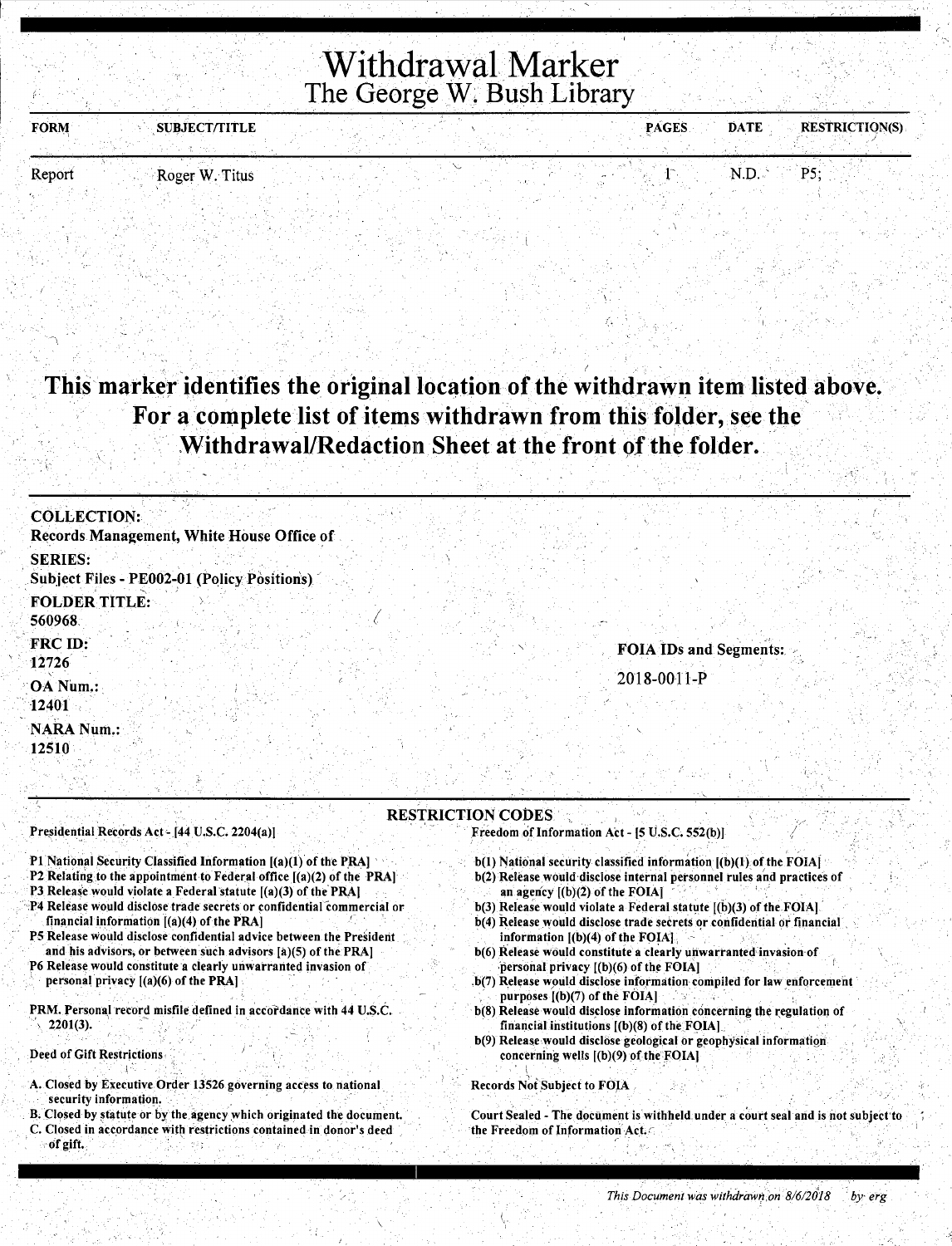103 JUN 2 PM2:57

June 2, 2003

### MEMORANDUM FOR HARRIET MIERS

FROM: ALBERTO R. GONZALES

SUBJECT: JUDICIAL SELECTION

The White House Judicial Selection Committee and I recommend that the President approve for possible nomination Roger W. Titus to be United States District Judge for the District of Maryland. He is well qualified for the federal bench. .

Roger W. Titus is a highly respected trial and appellate attorney in Maryland who has been President of the State Bar Association. His record and interview demonstrate that he will be a solid and experienced federal judge. We do not expect any confirmation difficulties.

 $619103$ Was handled on the road Carol Clevel  $62702$ 

 $\check{L}$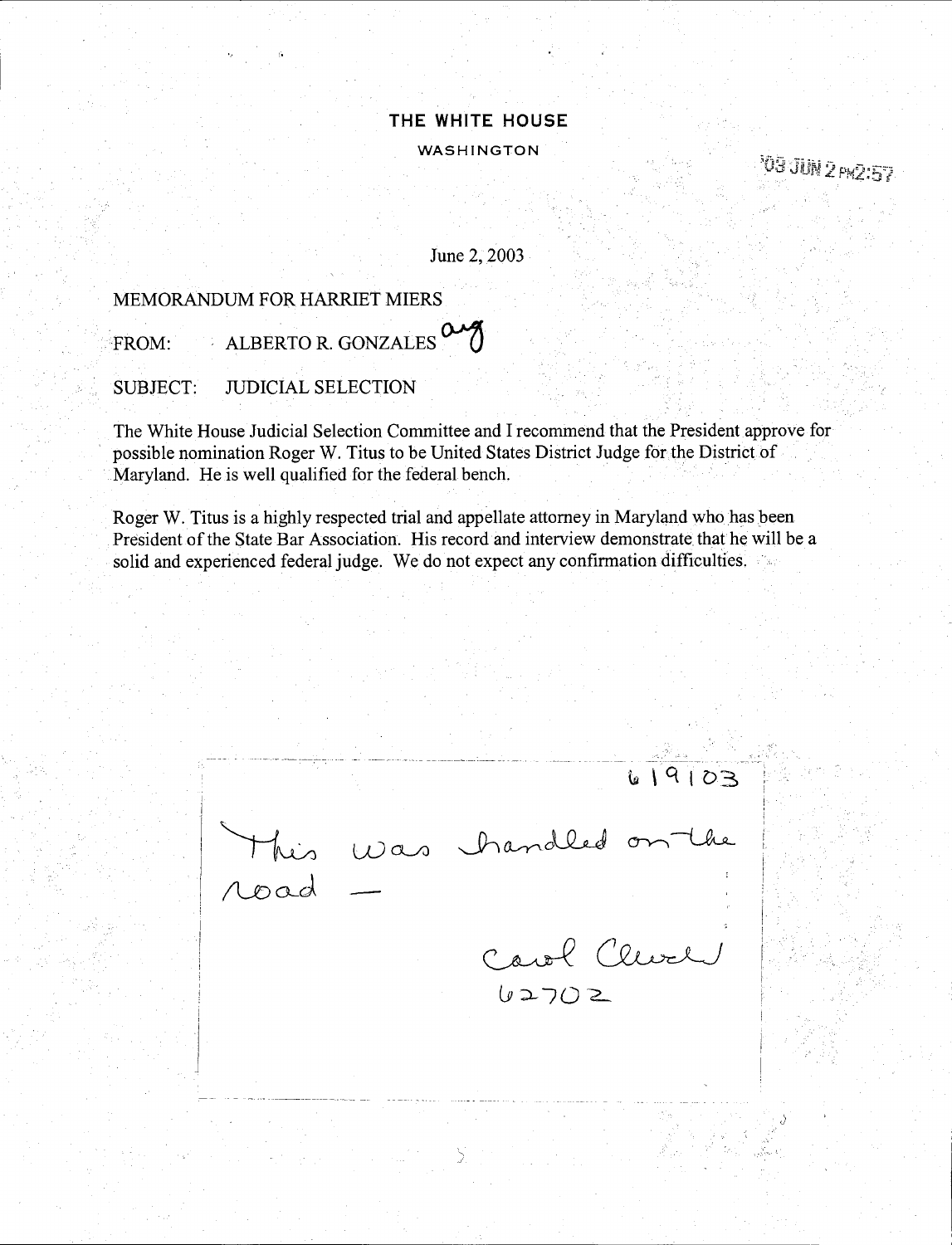### WDICIAL SELECTION BINDER

JUNE 2, 2003

Roger W. Titus of Maryland Judge of the United States District Court for the District of Maryland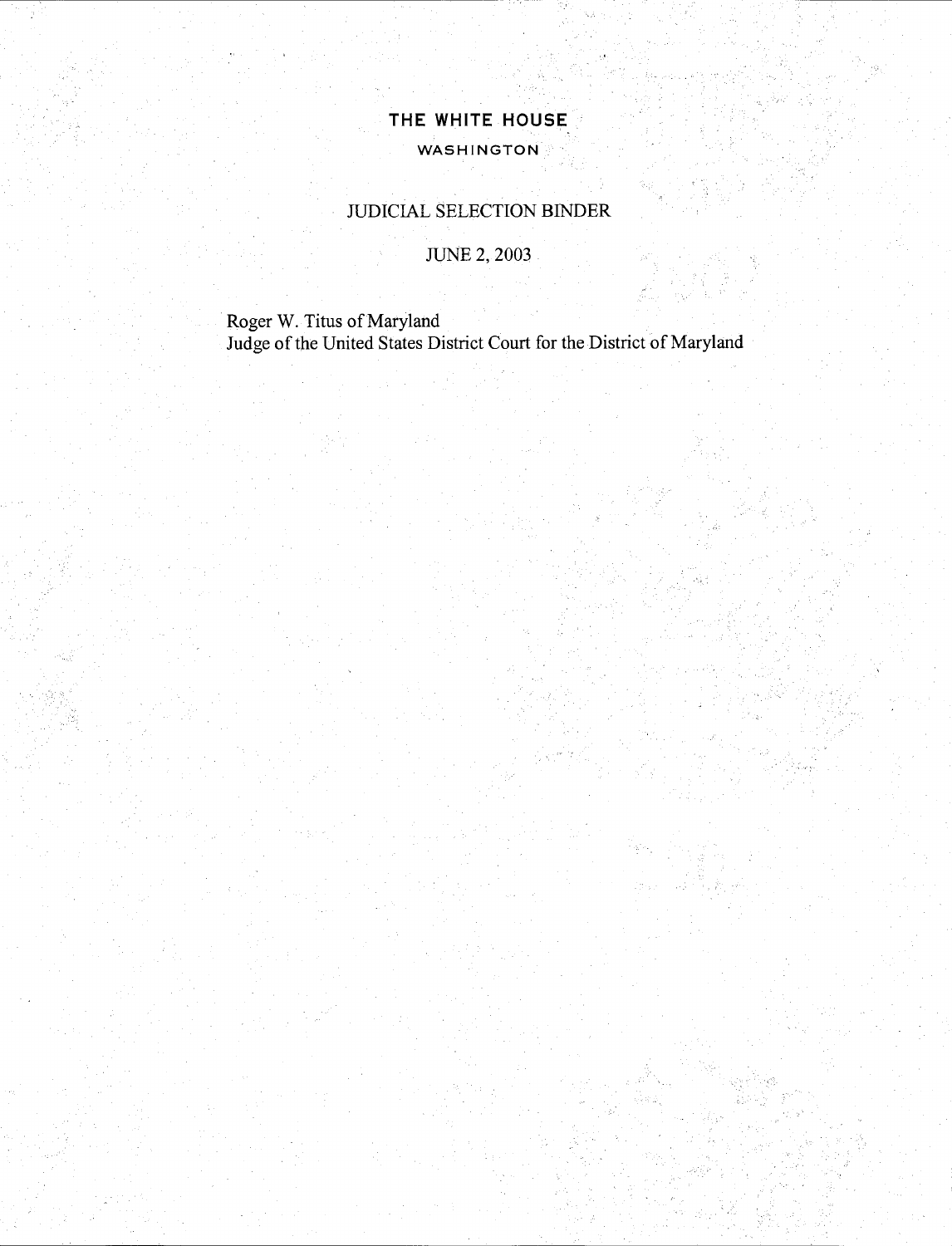### June 2, 2003

### MEMORANDUM FOR THE PRESIDENT

FROM: ALBERTO R. GONZALES

SUBJECT: JUDICIAL SELECTION

 $\label{eq:3.1} \left\langle \alpha_{\rm L} \cdot \mathbf{v} \right\rangle_{\rm L} = \left\langle \alpha_{\rm L} \cdot \mathbf{v} \right\rangle_{\rm L}$ 

The White House Judicial Selection Committee and I recommend that you approve for possible nomination to the Senate the following individual:

Roger W. Titus, of Maryland, to be United States District Judge for the District of Maryland, vice Marvin J. Garbis.

Upon your approval all necessary clearances will be initiated. An announcement of intention to nominate will be made as soon as the clearances have been obtained. Nomination to the Senate will be forwarded immediately following the announcement.

APPROVE:

 $\bullet$ 

•

DISAPPROVE:

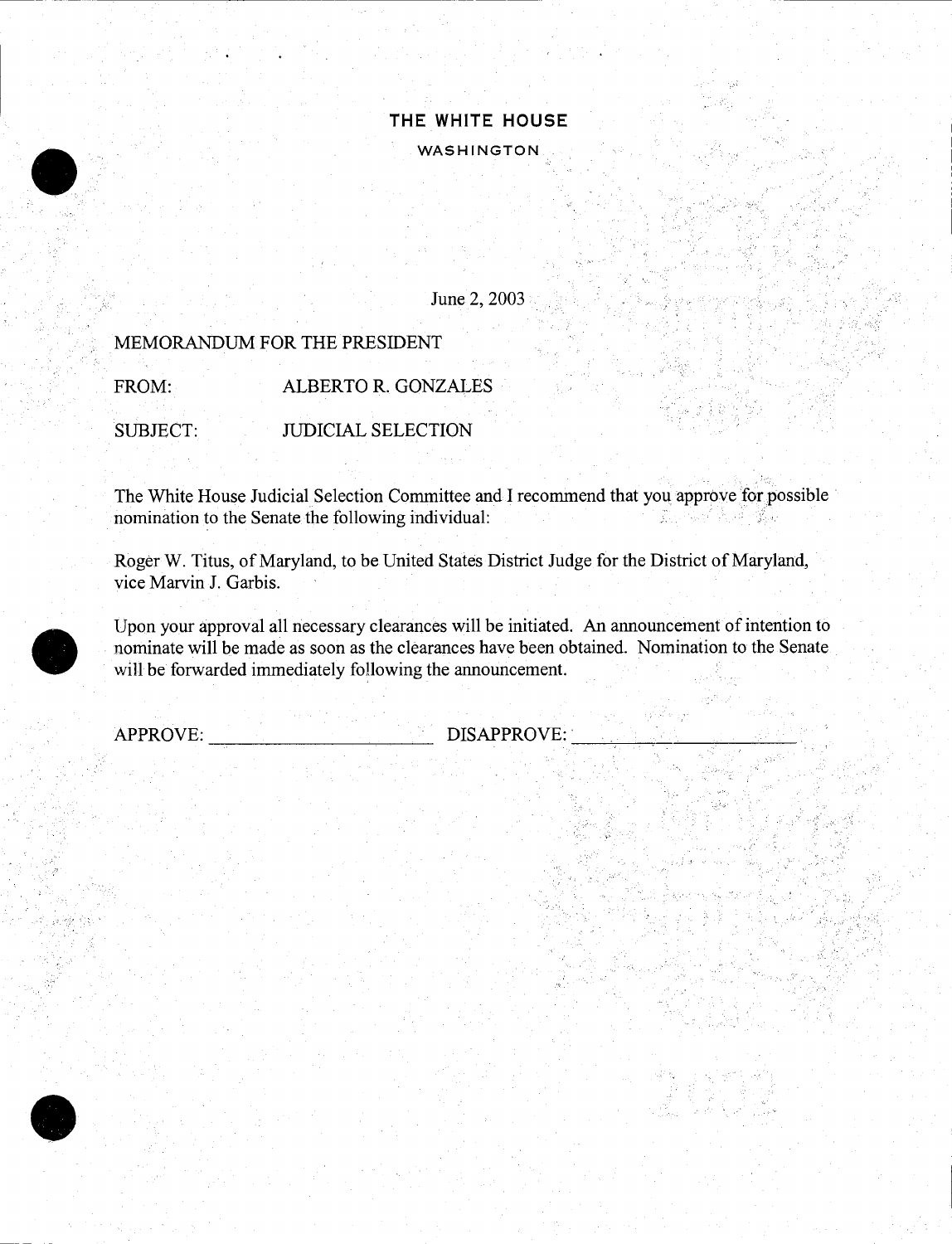**PREPARED BY: Brett Kavanaugh** Roger W. Titus NAME: **NAME & STATE:** Roger Warren Titus of Maryland POSITION: Judge of the District of Maryland PAS PA SBS PT TERM: **LIFE** TYPE: Coold one) FT. VICE: Marvin J. Garbis **GENDER:** M DOB:  $(b)(6)$ SSN: **BIRTHPLACE:** Washington, D.C. PARTY: Angio American **ETHNIC HERITAGE:** RACE: **White** CHILDREN: Three (Paula, Richard, & Mark) **SPOUSE: Catherine Titus** VOTING CITY, STATE (in Bethesda, MD **HOME** Maryland **STATE** 2000) **CURRENT HOME CURRENT** Partner-in-Charge. **POSITION AND ADDRESS:**  $(b)(6)$ Venable LLP Montgomery Office **WORK ADDRESS:** Suite 500, One Church Street, P.O. Box 1906, Rockville, MD 20850-4129 **HOME PHONE: WORK PHONE:** (301) 217-5600  $(b)(6)$ **AWARDS:** Century of Service **EDUCATION:** Georgetown **University Law** Award, Bar Association of Center, J.D., 1966. Montgomery County, 1999. Johns Hopkins University, B.A., Leadership in Law Award, The Daily Record, 1963. 2001. PREVIOUS POSITIONS **MILITARY SERVICE:** None. Partner, Venable LLP **HELD:** 1988-present. Adjunct Professor, Georgetown **University Law** Center, 1972-78. City Attorney, Rockville, MD, 1970-82. Special Assistant, Maryland State **Board of Law Examiners, 1969-72.** Partner, Titus & Glasgow 1968-88 **Assistant City** Attorney, Rockville,<br>MD, 1966-70. PREVIOUS PRESIDENTIAL None. **APPOINTMENTS:**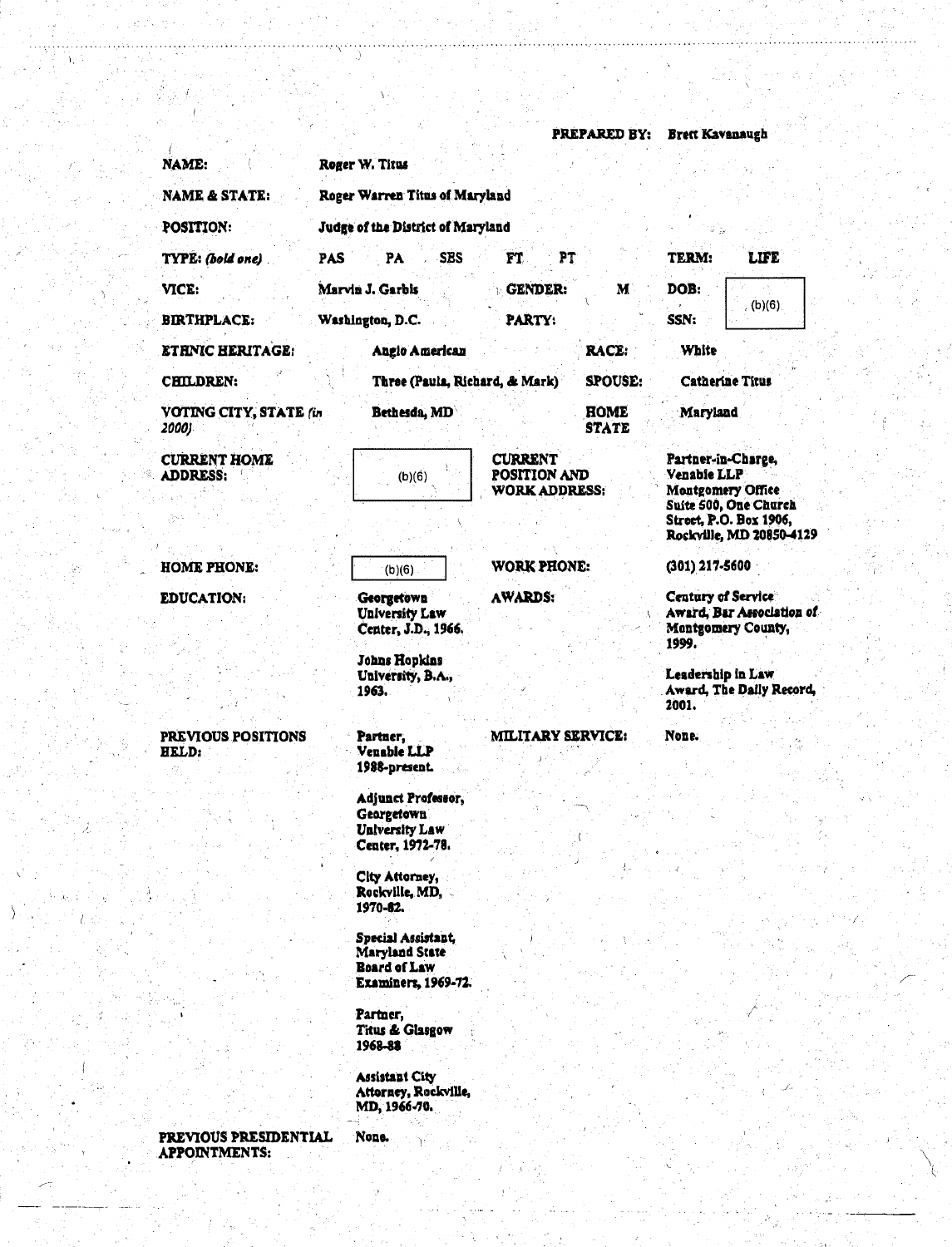President approved: Security package sent:

 $\sim$ 

 $\bullet$ 

 $\bullet$ 

 $\bullet$